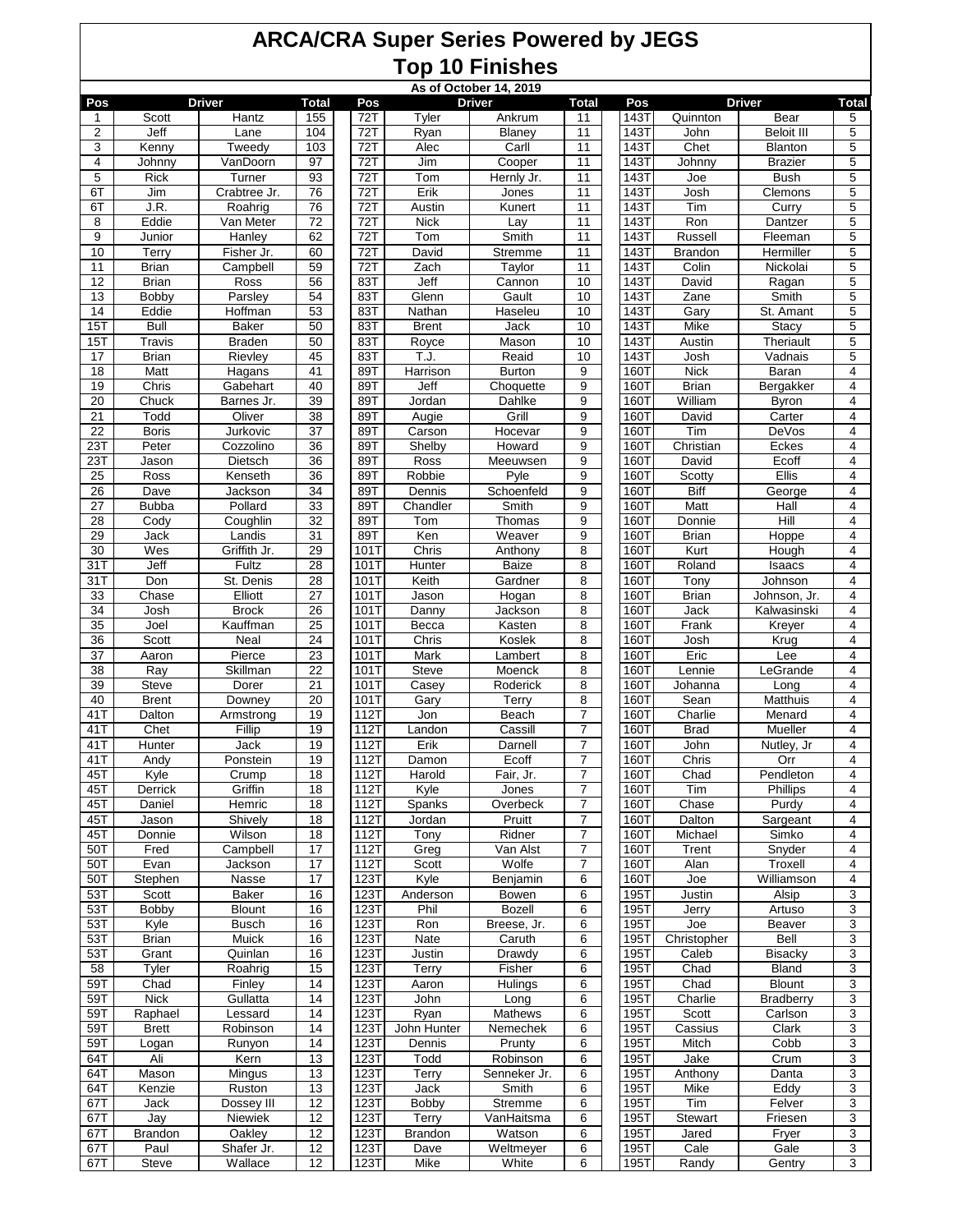|                            |                         |                   |                                  | As of October 14, 2019 |               |                         |                         |  |              |                        |                      |                   |  |  |
|----------------------------|-------------------------|-------------------|----------------------------------|------------------------|---------------|-------------------------|-------------------------|--|--------------|------------------------|----------------------|-------------------|--|--|
| Pos                        |                         | <b>Driver</b>     | <b>Total</b>                     | Pos                    |               | <b>Driver</b>           | <b>Total</b>            |  | Pos          |                        | <b>Driver</b>        | Total             |  |  |
| 195T                       | Todd                    | Gilliland         | 3                                | 248T                   | Colt          | James                   | 2                       |  | 336T         | Ralph                  | Burris, Jr           | 1                 |  |  |
| 195T                       | Noah                    | Gragson           | 3                                | 248T                   | Daniel        | Johnson                 | $\overline{2}$          |  | 336T         | Lauren                 | <b>Bush</b>          | $\mathbf{1}$      |  |  |
| 195T                       | Tom                     | Gray              | 3                                | 248T<br>248T           | Robbie<br>Ben | Johnson                 | $\overline{2}$<br>2     |  | 336T         | <b>Nick</b>            | <b>Bussell</b>       | $\mathbf{1}$<br>1 |  |  |
| 195T<br>195T               | Josh<br>John            | Hamner<br>Heck    | 3<br>3                           | 248T                   | Travis        | Kennedy<br>Kittleson    | 2                       |  | 336T<br>336T | Garrett<br>Steve       | Campbell<br>Campbell | 1                 |  |  |
| 195T                       | Corey                   | Heim              | 3                                | 248T                   | James         | Krueger                 | $\overline{2}$          |  | 336T         | <b>Rick</b>            | Carver               | $\mathbf{1}$      |  |  |
| 195T                       | Fred                    | <b>Hopkins</b>    | 3                                | 248T                   | Cayden        | Lapcevich               | $\overline{2}$          |  | 336T         | Anthony                | Cataldi              | $\mathbf{1}$      |  |  |
| 195T                       | Pat                     | Kelly             | $\overline{3}$                   | 248T                   | Jody          | Lavender                | $\overline{2}$          |  | 336T         | Drew                   | Charlson             | $\mathbf{1}$      |  |  |
| 195T                       | <b>Matt</b>             | Kocourek          | 3                                | 248T                   | Dan           | Leeck                   | 2                       |  | 336T         | Ted                    | Christopher          | 1                 |  |  |
| 195T                       | Dave                    | Kuhlman           | 3                                | 248T                   | Dan           | Lensing                 | 2                       |  | 336T         | Landon                 | Cling                | 1                 |  |  |
| 195T                       | Ryan                    | Lawler            | 3                                | 248T                   | Dave          | Mader III               | $\overline{2}$          |  | 336T         | Jeremy                 | Colangelo            | $\mathbf{1}$      |  |  |
| 195T                       | Jeremv                  | Lepak             | 3                                | 248T                   | Ty            | Majeski                 | $\overline{2}$          |  | 336T         | Tommy                  | Cook                 | $\mathbf{1}$      |  |  |
| 195T                       | Robert                  | Maynor            | $\overline{3}$                   | 248T                   | Jeff          | Marcum                  | $\overline{2}$          |  | 336T         | Al                     | Cook Jr.             | $\mathbf{1}$      |  |  |
| 1951                       | Griffin                 | <b>McGrath</b>    | 3                                | 248T                   | Pete          | Mayden                  | 2                       |  | 336T         | <b>Mike</b>            | Coop                 | 1                 |  |  |
| 195T                       | William                 | Mefford           | 3                                | 248T                   | Ken           | McFarland               | 2                       |  | 336T         | <b>Travis</b>          | Cope                 | 1                 |  |  |
| 195T                       | Eddie                   | Mercer            | 3                                | 248T                   | Jay           | Middleton               | $\overline{2}$          |  | 336T         | Billy                  | Crane                | $\mathbf{1}$      |  |  |
| 195T                       | Joey                    | Miller            | 3                                | 248T                   | Trey          | Mitchell                | $\overline{2}$          |  | 336T         | Gus                    | Dean                 | $\mathbf{1}$      |  |  |
| 195T                       | Andrew                  | Morrissey         | $\overline{3}$                   | 248T                   | Kevin         | Moenck                  | $\overline{2}$          |  | 336T         | Natalie                | Decker               | $\mathbf{1}$      |  |  |
| 195T                       | Joe                     | O'Connor          | 3                                | 248T                   | Austin        | Nason                   | 2                       |  | 336T         | Corey                  | Deuser               | 1                 |  |  |
| 195T                       | Connor                  | Okrzesik          | 3                                | 248T                   | David         | Odell                   | 2                       |  | 336T         | <b>Nick</b>            | Diano                | 1                 |  |  |
| 195T                       | Preston                 | Peltier           | 3                                | 248T                   | Justin        | Oertel                  | $\overline{2}$          |  | 336T         | Chris                  | Dilbeck              | $\mathbf{1}$      |  |  |
| 195T                       | Clay                    | Rogers            | 3                                | 248T                   | Jeremy        | Pate                    | $\overline{c}$          |  | 336T         | Tyler                  | Dippel               | 1                 |  |  |
| 195T                       | <b>Steve</b>            | <b>Rubeck</b>     | $\overline{3}$                   | 248T                   | Kyle          | Plott                   | $\overline{2}$          |  | 336T         | Chris                  | Eggleston            | $\mathbf{1}$      |  |  |
| 195T                       | Ken                     | Schrader          | 3                                | 248T                   | Michael       | Pope                    | $\overline{\mathbf{c}}$ |  | 336T         | Jonathan               | Eilen                | 1                 |  |  |
| 195T                       | Anthony                 | Sergi             | 3                                | 248T                   | Adam          | Purdy                   | 2                       |  | 336T         | Cooper                 | Faassin              | 1                 |  |  |
| 195T                       | Jonathan                | Shields           | 3                                | 248T                   | Mark          | Reedy                   | $\overline{2}$          |  | 336T         | <b>Brandon</b>         | Fagin                | 1                 |  |  |
| 195T                       | Bob                     | Sibila            | 3                                | 248T                   | Hunter        | Robbins                 | $\overline{2}$          |  | 336T         | Harold                 | Fair                 | $\mathbf{1}$      |  |  |
| 195T                       | <b>Rick</b>             | Sibila            | $\overline{3}$                   | 248T                   | Cody          | Robinson                | $\overline{2}$          |  | 336T         | Ryan                   | Fleming              | $\mathbf{1}$      |  |  |
| 195T                       | Jordan                  | Sims              | 3                                | 248T                   | Cole          | Rouse                   | 2                       |  | 336T         | Mark                   | Foss                 | 1                 |  |  |
| 195T                       | Scott                   | Tomasik           | 3                                | 248T                   | Jake          | Ryan                    | 2                       |  | 336T         | Dan                    | Fredrickson          | 1                 |  |  |
| 195T                       | Jimmy                   | Weller            | 3                                | 248T                   | Travis        | Sauter                  | $\overline{2}$          |  | 336T         | <b>Brian</b>           | Fries                | 1                 |  |  |
| 195T                       | Scott                   | Whitehouse        | 3                                | 248T                   | Larry         | Schuler                 | $\overline{c}$          |  | 336T         | <b>Mike</b>            | Fritts               | 1                 |  |  |
| 195T                       | Thomas                  | Woodin            | $\overline{3}$                   | 248T                   | Jason         | Setser                  | $\overline{2}$          |  | 336T         | Bobby                  | Gill                 | $\mathbf{1}$      |  |  |
| 195T<br>248T               | Larry<br>Willie         | Zent<br>Allen     | 3<br>$\overline{2}$              | 248T<br>248T           | Billy         | Shotko<br>Sieg          | 2<br>2                  |  | 336T<br>336T | Mario<br>John          | Gosselin<br>Grega    | 1<br>1            |  |  |
| 248T                       | Cole                    | Anderson          | $\overline{2}$                   | 248T                   | Ryan<br>Greg  | Simpson                 | $\overline{2}$          |  | 336T         | <b>Nick</b>            | Grodi                | 1                 |  |  |
| 248T                       | Wayne                   | Anderson          | $\overline{2}$                   | 248T                   | Casey         | Smith                   | $\overline{c}$          |  | 336T         | Chris                  | Hacker               | 1                 |  |  |
| 248T                       | Danny                   | Bagwell           | $\mathbf 2$                      | 248T                   | Stanley       | Smith                   | $\overline{2}$          |  | 336T         | Mark                   | Harrison             | $\mathbf{1}$      |  |  |
| 248T                       | Billy                   | Baird             | $\overline{2}$                   | 248T                   | <b>Brett</b>  | Sontag                  | 2                       |  | 336T         | Barry                  | Hartwell             | 1                 |  |  |
| 248T                       | Billy                   | Barton            | $\overline{c}$                   | 248T                   | Hayden        | Sprague                 | 2                       |  | 336T         | Gary                   | Helton               | 1                 |  |  |
| 248T                       | Josh                    | Bauer             | $\overline{2}$                   | 248T                   | Tommv         | St. John                | $\overline{2}$          |  | 336T         | Riley                  | Herbst               | 1                 |  |  |
| 248T                       | Johnny                  | Benson, Jr.       | $\overline{\mathbf{c}}$          | 248T                   | Jason         | Timmerman               | $\overline{c}$          |  | 336T         | Keith                  | Herp                 | 1                 |  |  |
| 248T                       | Ricky                   | <b>Bilderback</b> | $\overline{\mathbf{c}}$          | 248T                   | Lee           | <b>Tissot</b>           | $\overline{2}$          |  | 336T         | Heath                  | Hindman              | $\mathbf{1}$      |  |  |
| 2487                       | Derek                   | <b>Bischak</b>    | $\overline{c}$                   | 248T                   | Greg          | Usher                   | 2                       |  | 336T         | <b>Brian</b>           | Hoar                 | 1                 |  |  |
| 248T                       | Greg                    | Boone             | $\overline{2}$                   | 248T                   | John          | Vallo                   | $\overline{2}$          |  | 336T         | David                  | Hole                 | 1                 |  |  |
| 248T                       | Jeff                    | <b>Bozell</b>     | 2                                | 248T                   | Billy         | Van Meter               | 2                       |  | 336T         | <b>Bob</b>             | Holley               | 1                 |  |  |
| 248T                       | Mike                    | <b>Bryant</b>     | $\overline{\mathbf{c}}$          | 248T                   | Dominique     | Van Wieringen           | $\overline{c}$          |  | 336T         | <b>Bret</b>            | Holmes               | 1                 |  |  |
| 248T                       | Steve                   | Carlson           | $\overline{2}$                   | 248T                   | Daniel        | Webster                 | $\overline{c}$          |  | 336T         | <b>Brent</b>           | Hook                 | 1                 |  |  |
| 248T                       | Tony                    | Conwav            | $\overline{2}$                   | 248T                   | Chris         | Wimmer                  | $\overline{2}$          |  | 336T         | Terry                  | Horak                | 1                 |  |  |
| 248T                       | J.P.                    | Crabtree          | 2                                | 248T                   | John          | Wood                    | 2                       |  | 336T         | Hope                   | Hornish              | 1                 |  |  |
| 248T                       | Matt                    | Craig             | $\overline{\mathbf{c}}$          | 248T                   | Don           | Young                   | 2                       |  | 336T         | Quin                   | Houff                | 1                 |  |  |
| 248T                       | Ryan                    | Crane             | $\overline{\mathbf{c}}$          | 336T                   | <b>Bud</b>    | Adams                   | 1                       |  | 336T         | Zach                   | Hulvey               | 1                 |  |  |
| 248T                       | Todd                    | Currier           | $\overline{2}$                   | 336T                   | Ron           | Allen                   | 1                       |  | 336T         | Tim                    | Ice                  | 1                 |  |  |
| 248T                       | Grant                   | Davidson          | $\overline{2}$                   | 336T                   | Shawn         | Amor                    | 1                       |  | 336T         | Ryan                   | Isaacs               | 1                 |  |  |
| 248T                       | Jimmy                   | Doyle             | 2                                | 336T                   | Dakoda        | Armstrong               | 1                       |  | 336T         | Tony                   | Jackson Jr.          | 1                 |  |  |
| 248T                       | Kyle                    | Edwards           | $\overline{\mathbf{c}}$          | 336T                   | Kale          | Asztalos                | 1                       |  | 336T         | Casey                  | Johnson              | 1                 |  |  |
| 248T                       | Grant                   | Enfinger          | $\overline{\mathbf{c}}$          | 336T                   | Troy          | Backlund                | 1                       |  | 336T         | Andy                   | Jones                | 1                 |  |  |
| 248T<br>248T               | <b>Brian</b><br>Michael | Finney<br>Gaier   | $\overline{2}$<br>$\overline{2}$ | 336T<br>336T           | Ricky<br>Kent | <b>Baker</b><br>Baledge | 1<br>1                  |  | 336T<br>336T | <b>Brandon</b><br>Clay | Jones<br>Jones       | $\mathbf{1}$      |  |  |
|                            | Mike                    |                   |                                  | 336T                   |               | Bannon                  | 1                       |  |              | Devin                  |                      | 1                 |  |  |
| 248T<br>$\overline{2}48$ T | Jake                    | Garvey<br>Griffin | 2<br>$\overline{\mathbf{c}}$     | 336T                   | Drew<br>Matt  | Barndt                  | 1                       |  | 336T<br>336T | Garrett                | Jones<br>Jones       | 1<br>1            |  |  |
| 248T                       | Kyle                    | Grissom           | $\overline{\mathbf{c}}$          | 336T                   | Don           | Bickford                | 1                       |  | 336T         | Mason                  | Keller               | 1                 |  |  |
| 248T                       | Al                      | Grogg             | $\overline{2}$                   | 336T                   | Rich          | Bickle Jr.              | 1                       |  | 336T         | Paul                   | Kelly                | 1                 |  |  |
| 248T                       | Justin                  | Haley             | $\overline{2}$                   | 336T                   | John          | Bolen                   | 1                       |  | 336T         | Doug                   | Klein                | 1                 |  |  |
| 248T                       | Scott                   | Hansen            | 2                                | 336T                   | Logan         | <b>Boyett</b>           | 1                       |  | 336T         | Austin                 | Kochenash            | 1                 |  |  |
| 248T                       | Andy                    | Hanson            | $\overline{c}$                   | 336T                   | Andy          | Bozell                  | 1                       |  | 336T         | Doug                   | Konieczny            | 1                 |  |  |
| 248T                       | Scott                   | Heckert           | $\overline{\mathbf{c}}$          | 336T                   | Drew          | Brannon                 | 1                       |  | 336T         | Derek                  | <b>Kraus</b>         | 1                 |  |  |
| 248T                       | Skylar                  | Holzhausen        | $\mathbf 2$                      | 336T                   | Sam           | Breedlove               | 1                       |  | 336T         | Corey                  | LaJoie               | $\mathbf{1}$      |  |  |
| 248T                       | Aaron                   | Hough             | $\overline{2}$                   | 336T                   | Giovanni      | <b>Bromante</b>         | $\mathbf{1}$            |  | 336T         | Dave                   | Lake                 | $\mathbf{1}$      |  |  |
| 248T                       | Chuck                   | Houin             | $\overline{2}$                   | 336T                   | Perry         | <b>Brown</b>            | 1                       |  | 336T         | Rich                   | Loch                 | 1                 |  |  |
| 248T                       | <b>Brian</b>            | Ickler            | $\overline{2}$                   | 336T                   | Dustin        | <b>Burge</b>            | 1                       |  | 336T         | Kevin                  | Love                 | $\mathbf{1}$      |  |  |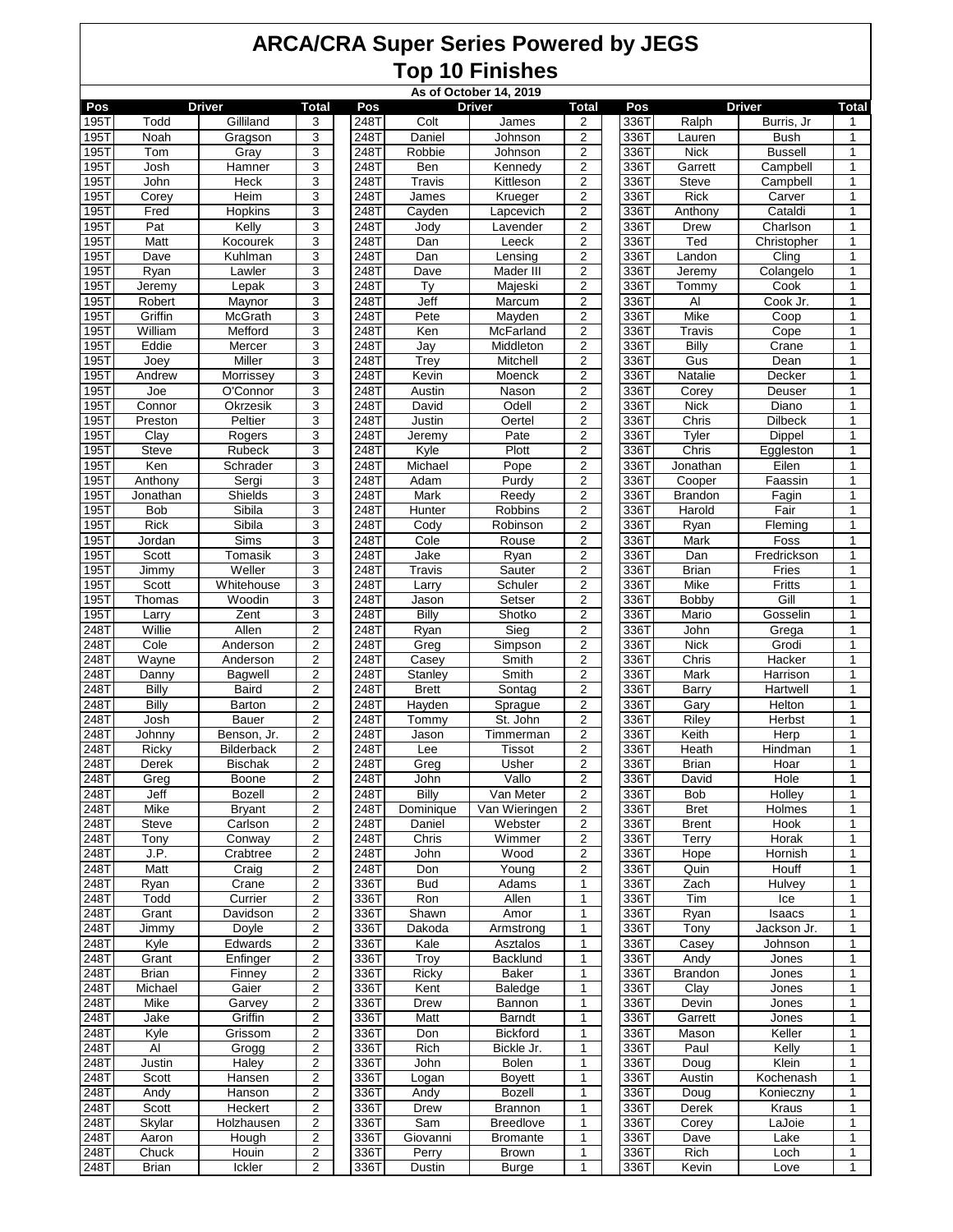|      | As of October 14, 2019 |               |              |      |               |                |              |      |                   |                 |              |  |  |  |
|------|------------------------|---------------|--------------|------|---------------|----------------|--------------|------|-------------------|-----------------|--------------|--|--|--|
| Pos  |                        | <b>Driver</b> | <b>Total</b> | Pos  |               | <b>Driver</b>  | <b>Total</b> | Pos  |                   | <b>Driver</b>   | <b>Total</b> |  |  |  |
| 336T | Don                    | Mahaffey Jr.  | 1            | 336T | Nolan         | Pope           |              | 336T | Jim               | Sikes, Jr.      | 1            |  |  |  |
| 336T | Jonathan               | Martin        | 1            | 336T | Cardell       | Potter         | 1            | 336T | Greg              | Stapleton       | $\mathbf{1}$ |  |  |  |
| 336T | Eddie                  | Massengale    | 1            | 336T | Cory          | Pressler       | 1            | 336T | Eric              | St-Gelais       | $\mathbf{1}$ |  |  |  |
| 336T | Phil                   | Massuch       | 1            | 336T | Kyle          | Purvis         | 1            | 336T | Dakota            | Stroup          | $\mathbf{1}$ |  |  |  |
| 336T | Justin                 | Matson        | 1            | 336T | David         | Quackenbush    | 1            | 336T | Tony              | Strupp          | $\mathbf{1}$ |  |  |  |
| 336T | Mike                   | Mazzagatti    | 1            | 336T | Tim           | Rader          |              | 336T | Ed                | Szelagowski Jr. | 1            |  |  |  |
| 336T | Trevor                 | <b>McCoy</b>  | 1            | 336T | Larry         | Raines         | 1            | 336T | Greg              | Taylor          | $\mathbf{1}$ |  |  |  |
| 336T | Bobby                  | Measmer, Jr.  | 1            | 336T | Jeremy        | Rice           | 1            | 336T | Jimmy             | Thiel           | $\mathbf{1}$ |  |  |  |
| 336T | <b>Bret</b>            | Miles Jr.     | 1            | 336T | <b>Blaine</b> | Rocha          |              | 336T | Tanner            | Thorson         | 1            |  |  |  |
| 336T | <b>Butch</b>           | Miller        | 1            | 336T | David         | Rogers         |              | 336T | Matt              | Tifft           | $\mathbf{1}$ |  |  |  |
| 336T | Jeremy                 | Miller        | 1            | 336T | Joe           | Ross           | 1            | 336T | Dave              | Tomczak         | 1            |  |  |  |
| 336T | Seth                   | Moody         | 1            | 336T | Scott         | Ross           | 4            | 336T | John Wes          | Townley         | 1            |  |  |  |
| 336T | Ray                    | Mooi          | 1            | 336T | Mike          | Rowe           | 1            | 336T | Ricky             | Turner          | $\mathbf{1}$ |  |  |  |
| 336T | Eric                   | Nale          | 1            | 336T | Adam          | Royle          | 1            | 336T | Tristan           | Van Wieringen   | $\mathbf{1}$ |  |  |  |
| 336T | Jason                  | Neal          | 1            | 336T | Korey         | Ruble          |              | 336T | <b>Bubba</b>      | Wallace         | $\mathbf{1}$ |  |  |  |
| 336T | Josh                   | <b>Nelms</b>  | 1            | 336T | Mike          | Rush           |              | 336T | Kenny             | Wallace         | $\mathbf{1}$ |  |  |  |
| 336T | <b>Brian</b>           | Nester        | 1            | 336T | Tim           | Russell        | 1            | 336T | Nate              | Walton          | $\mathbf{1}$ |  |  |  |
| 336T | Dave                   | Nester        | 1            | 336T | Shane         | Sawyer         | 4            | 336T | Karl              | Weber           | $\mathbf{1}$ |  |  |  |
| 336T | Jett                   | Noland        | 1            | 336T | Tony          | Scalpelli, Jr. |              | 336T | Chris             | Weinkauf        | 1            |  |  |  |
| 336T | Trevor                 | <b>Noles</b>  | 1            | 336T | Paul          | Schafer        | 1            | 336T | Jason             | Weinkauf        | $\mathbf{1}$ |  |  |  |
| 336T | Andrew                 | Nvlaan        | 1            | 336T | Tim           | Schendel       |              | 336T | D.J.              | Weltmeyer       | 1            |  |  |  |
| 336T | Robert                 | Ohlman        | 1            | 336T | Justin        | Schroeder      |              | 336T | Jenny             | White           | 1            |  |  |  |
| 336T | Joey                   | Padgett       | 1            | 336T | Garrett       | Schwartz       | 1            | 336T | Dill              | Whittymore      | 1            |  |  |  |
| 336T | Sam                    | Payne         | 1            | 336T | <b>Brian</b>  | Scott          |              | 336T | Kevin             | Willis          | $\mathbf{1}$ |  |  |  |
| 336T | Tommy                  | Pecaro        | 1            | 336T | Rodney        | Scott          |              | 336T | Dave              | Wilson          | 1            |  |  |  |
| 336T | Jeep                   | Pflum         | 1            | 336T | Rich          | Segvich        | 4            | 336T | <b>Bobby Russ</b> | Wood            | 1            |  |  |  |
| 336T | Michael                | Pickens       | 1            | 336T | Jerry         | Sharp          |              | 336T | Ron               | Young           | $\mathbf{1}$ |  |  |  |
| 336T | Duane                  | Pierson       | 1            | 336T | Evan          | Shotko         |              | 336T | Dalton            | Zehr            | $\mathbf{1}$ |  |  |  |
| 336T | Michael                | Pilla         | 1            | 336T | <b>Bob</b>    | Sibila, Jr.    | 1            | 336T | Pat               | Zorn            | 1            |  |  |  |
| 336T | <b>Brennan</b>         | Poole         | 1            |      |               |                |              |      |                   |                 |              |  |  |  |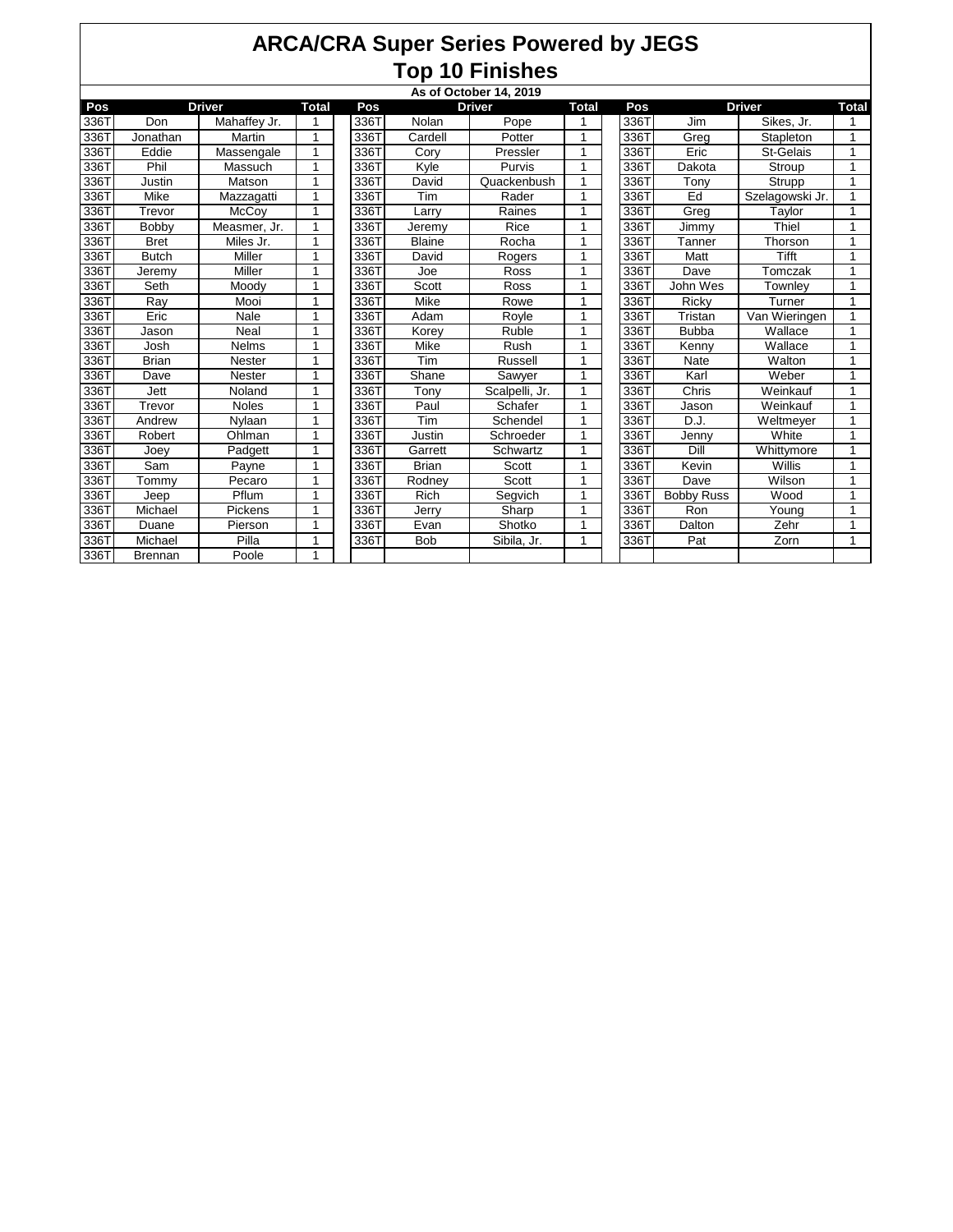| As of October 14, 2019<br><b>Alphabetical Order</b> |                 |                                    |                         |              |                            |                           |                 |              |                       |                         |                      |  |
|-----------------------------------------------------|-----------------|------------------------------------|-------------------------|--------------|----------------------------|---------------------------|-----------------|--------------|-----------------------|-------------------------|----------------------|--|
|                                                     |                 |                                    |                         |              |                            |                           |                 |              |                       |                         |                      |  |
| Pos<br>336T                                         | <b>Bud</b>      | Driver<br>Adams                    | Total<br>1              | Pos<br>50T   | Fred                       | <b>Driver</b><br>Campbell | Total<br>17     | Pos<br>59T   | Chad                  | <b>Driver</b><br>Finley | Total<br>14          |  |
| 336T                                                | Ron             | Allen                              | $\mathbf{1}$            | 336T         | Garrett                    | Campbell                  | 1               | 248T         | <b>Brian</b>          | Finney                  | $\overline{2}$       |  |
| 248T                                                | Willie          | Allen                              | 2                       | 336T         | Steve                      | Campbell                  | 1               | 123T         | Terry                 | Fisher                  | 6                    |  |
| 195T                                                | Justin          | Alsip                              | 3                       | 83T          | Jeff                       | Cannon                    | 10              | 10           | Terry                 | Fisher Jr.              | 60                   |  |
| 336T                                                | Shawn           | Amor                               | 1                       | 72T          | Alec                       | Carll                     | 11              | 143T         | Russell               | Fleeman                 | 5                    |  |
| 248T                                                | Cole            | Anderson                           | $\overline{c}$          | 195T         | Scott                      | Carlson                   | 3               | 336T         | Ryan                  | Fleming                 | $\mathbf{1}$         |  |
| 248T                                                | Wayne           | Anderson                           | $\sqrt{2}$              | 248T         | Steve                      | Carlson                   | $\overline{2}$  | 336T         | Mark                  | Foss                    | $\mathbf{1}$         |  |
| 72T                                                 | Tyler           | Ankrum                             | 11                      | 160T         | David                      | Carter                    | 4               | 336T         | Dan                   | Fredrickson             | 1                    |  |
| 101T                                                | Chris           | Anthony                            | 8                       | 123T         | <b>Nate</b>                | Caruth                    | 6               | 336T         | <b>Brian</b>          | Fries                   | $\mathbf{1}$         |  |
| 336T                                                | Dakoda          | Armstrong                          | $\mathbf{1}$            | 336T         | <b>Rick</b>                | Carver                    | 1               | 195T         | <b>Stewart</b>        | Friesen                 | 3                    |  |
| 41T                                                 | Dalton          | Armstrong                          | 19                      | 112T         | Landon                     | Cassill                   | $\overline{7}$  | 336T         | Mike                  | Fritts                  | 1                    |  |
| 195T                                                | Jerry           | Artuso                             | 3                       | 336T         | Anthony                    | Cataldi                   | 1               | 195T         | Jared                 | Fryer                   | 3                    |  |
| 336T                                                | Kale            | Asztalos                           | 1                       | 336T         | <b>Drew</b>                | Charlson                  | 1               | 31T          | Jeff                  | Fultz                   | $\overline{28}$      |  |
| 336T                                                | Troy            | <b>Backlund</b>                    | 1                       | 89T          | Jeff                       | Choquette                 | 9               | 19           | Chris                 | Gabehart                | 40                   |  |
| 248T                                                | Danny           | Bagwell                            | $\overline{c}$          | 336T         | Ted                        | Christopher               | 1               | 248T         | Michael               | Gaier                   | $\overline{c}$       |  |
| 248T                                                | Billy           | Baird                              | 2                       | 195T         | Cassius                    | Clark                     | 3               | 195T         | Cale                  | Gale                    | 3                    |  |
| 101T                                                | <b>Hunter</b>   | Baize                              | 8                       | 143T         | Josh                       | Clemons                   | 5               | 101T         | Keith                 | Gardner                 | $\overline{8}$       |  |
| 15T                                                 | <b>Bull</b>     | Baker                              | 50                      | 336T         | Landon                     | Cling                     | 1               | 248T         | <b>Mike</b>           | Garvey                  | 2                    |  |
| 336T                                                | Ricky           | Baker                              | $\mathbf{1}$            | 195T         | Mitch                      | Cobb                      | 3               | 83T          | Glenn                 | Gault                   | 10                   |  |
| 53T                                                 | Scott           | Baker                              | 16                      | 336T         | Jeremy                     | Colangelo                 | 1               | 195T         | Randy                 | Gentry                  | 3                    |  |
| 336T                                                | Kent            | Baledge                            | 1                       | 248T         | Tony                       | Conway                    | 2               | <b>160T</b>  | Biff                  | George                  | 4                    |  |
| 336T                                                | Drew            | Bannon                             | $\mathbf{1}$            | 336T         | Tommy                      | Cook                      | 1               | 336T         | <b>Bobby</b>          | Gill                    | $\mathbf{1}$         |  |
| 160T                                                | <b>Nick</b>     | Baran                              | $\overline{\mathbf{4}}$ | 336T         | Al                         | Cook Jr.                  | 1               | 195T         | Todd                  | Gilliland               | 3                    |  |
| 336T                                                | Matt            | Barndt                             | $\mathbf{1}$            | 336T         | Mike                       | Coop                      | 1               | 336T         | Mario                 | Gosselin                | 1                    |  |
| 20                                                  | Chuck           | Barnes Jr.                         | 39                      | 72T          | Jim                        | Cooper                    | 11              | 195T         | Noah                  | Gragson                 | 3                    |  |
| 248T                                                | <b>Billy</b>    | Barton                             | 2                       | 336T         | Travis                     | Cope                      | 1               | 195T         | Tom                   | Gray                    | 3                    |  |
| 248T                                                | Josh            | Bauer                              | $\sqrt{2}$              | 28           | Cody                       | Coughlin                  | $\overline{32}$ | 336T         | John                  | Grega                   | $\mathbf{1}$         |  |
| 112T                                                | Jon             | Beach                              | $\overline{7}$          | 23T          | Peter<br>J.P.              | Cozzolino                 | 36              | 45T          | Derrick               | Griffin                 | 18                   |  |
| 143T                                                | Quinnton<br>Joe | Bear                               | 5                       | 248T         |                            | Crabtree                  | 2               | 248T         | Jake<br>Wes           | Griffin<br>Griffith Jr. | 2                    |  |
| 195T<br>195T                                        | Christopher     | <b>Beaver</b><br>Bell              | 3<br>3                  | 6T<br>248T   | Jim<br>Matt                | Crabtree Jr.<br>Craig     | 76<br>2         | 30<br>89T    | Augie                 | Grill                   | 29<br>$\overline{9}$ |  |
| 143T                                                | John            | <b>Beloit III</b>                  | $\mathbf 5$             | 336T         | <b>Billy</b>               | Crane                     | 1               | 248T         | Kyle                  | Grissom                 | $\overline{2}$       |  |
| 123T                                                | Kyle            | Benjamin                           | 6                       | 248T         | Ryan                       | Crane                     | 2               | 336T         | <b>Nick</b>           | Grodi                   | 1                    |  |
| 248T                                                | Johnny          | Benson, Jr.                        | 2                       | 195T         | Jake                       | Crum                      | 3               | 248T         | Al                    | Grogg                   | 2                    |  |
| 160T                                                | Brian           | Bergakker                          | 4                       | 45T          | Kyle                       | Crump                     | 18              | 59T          | <b>Nick</b>           | Gullatta                | 14                   |  |
| 336T                                                | Don             | <b>Bickford</b>                    | 1                       | 248T         | Todd                       | Currier                   | 2               | 336T         | Chris                 | Hacker                  | 1                    |  |
| 336T                                                | Rich            | Bickle Jr.                         | $\mathbf{1}$            | 143T         | Tim                        | Curry                     | 5               | 18           | Matt                  | Hagans                  | 41                   |  |
| 248T                                                | Ricky           | Bilderback                         | 2                       | 89T          | Jordan                     | Dahlke                    | 9               | 248T         | Justin                | Haley                   | 2                    |  |
| 195T                                                | Caleb           | <b>Bisacky</b>                     | 3                       | 195T         | Anthony                    | Danta                     | 3               | 160T         | Matt                  | Hall                    | 4                    |  |
| 248T                                                | Derek           | <b>Bischak</b>                     | $\overline{2}$          | 143T         | Ron                        | Dantzer                   | 5               | 195T         | Josh                  | Hamner                  | 3                    |  |
| 195T                                                | Chad            | Bland                              | 3                       | 112T         | Erik                       | Darnell                   | 7               | 9            | Junior                | Hanley                  | 62                   |  |
| 72T                                                 | Ryan            | Blaney                             | 11                      | 248T         | Grant                      | Davidson                  | $\overline{2}$  | 248T         | Scott                 | Hansen                  | 2                    |  |
| 143T                                                | Chet            | Blanton                            | $\,$ 5 $\,$             | 336T         | Gus                        | Dean                      | 1               | 248T         | Andy                  | Hanson                  | $\overline{2}$       |  |
| 53T                                                 | Bobby           | <b>Blount</b>                      | 16                      | 336T         | Natalie                    | Decker                    | 1               | $\mathbf{1}$ | Scott                 | Hantz                   | 155                  |  |
| 195T                                                | Chad            | <b>Blount</b>                      | 3                       | 336T         | Corey                      | Deuser                    | 1               | 336T         | Mark                  | Harrison                | 1                    |  |
| 336T                                                | John            | <b>Bolen</b>                       | 1                       | 160T         | Tim                        | DeVos                     | 4               | 336T         | Barry                 | Hartwell                | 1                    |  |
| 248T                                                | Greg            | Boone                              | $\overline{c}$          | 336T         | <b>Nick</b>                | Diano                     | 1               | 83T          | Nathan                | Haseleu                 | 10                   |  |
| 123T                                                | Anderson        | Bowen                              | 6                       | 23T          | Jason                      | Dietsch                   | 36              | 195T         | John                  | Heck                    | 3                    |  |
| 336T                                                | Logan           | <b>Boyett</b>                      | 1                       | 336T         | Chris                      | <b>Dilbeck</b>            | 1               | 248T         | Scott                 | Heckert                 | 2                    |  |
| 336T                                                | Andy            | <b>Bozell</b>                      | 1                       | 336T         | Tyler                      | Dippel                    | 1               | 195T         | Corey                 | Heim                    | 3                    |  |
| 248T                                                | Jeff            | <b>Bozell</b>                      | 2                       | 39           | Steve                      | Dorer                     | 21              | 336T         | Gary                  | Helton                  | 1                    |  |
| 123T                                                | Phil            | Bozell                             | 6                       | 67T          | Jack                       | Dossey III                | 12              | 45T          | Daniel                | Hemric                  | 18                   |  |
| 195T                                                | Charlie         | <b>Bradberry</b>                   | 3                       | 40           | <b>Brent</b>               | Downey                    | 20              | 336T         | Riley                 | Herbst                  | 1                    |  |
| 15T                                                 | Travis          | <b>Braden</b>                      | 50                      | 248T         | Jimmy                      | Doyle                     | 2               | 143T         | <b>Brandon</b>        | Hermiller               | 5                    |  |
| 336T                                                | Drew            | <b>Brannon</b>                     | $\mathbf{1}$            | 123T         | <b>Justin</b><br>Christian | Drawdy                    | 6               | 72T          | Tom                   | Hernly Jr.              | 11                   |  |
| 143T<br>336T                                        | Johnny<br>Sam   | <b>Brazier</b><br><b>Breedlove</b> | 5<br>$\mathbf{1}$       | 160T<br>112T | Damon                      | Eckes<br>Ecoff            | 4<br>7          | 336T<br>160T | Keith<br>Donnie       | Herp<br>Hill            | 1<br>4               |  |
|                                                     |                 |                                    |                         |              | David                      |                           |                 |              |                       |                         |                      |  |
| 123T<br>34                                          | Ron<br>Josh     | Breese, Jr.<br><b>Brock</b>        | 6<br>26                 | 160T<br>195T | Mike                       | Ecoff<br>Eddy             | 4<br>3          | 336T<br>336T | Heath<br><b>Brian</b> | Hindman<br>Hoar         | 1<br>1               |  |
| 336T                                                | Giovanni        | Bromante                           | $\mathbf{1}$            | 248T         | Kyle                       | Edwards                   | 2               | 89T          | Carson                | Hocevar                 | 9                    |  |
| 336T                                                | Perry           | <b>Brown</b>                       | 1                       | 336T         | Chris                      | Eggleston                 | 1               | 14           | Eddie                 | Hoffman                 | 53                   |  |
| 248T                                                | Mike            | <b>Bryant</b>                      | $\overline{2}$          | 336T         | Jonathan                   | Eilen                     | 1               | 101T         | Jason                 | Hogan                   | 8                    |  |
| 336T                                                | Dustin          | <b>Burge</b>                       | 1                       | 33           | Chase                      | Elliott                   | 27              | 336T         | David                 | Hole                    | 1                    |  |
| 336T                                                | Ralph           | Burris, Jr                         | 1                       | 160T         | Scotty                     | Ellis                     | 4               | 336T         | Bob                   | Holley                  | 1                    |  |
| 89T                                                 | Harrison        | Burton                             | 9                       | 248T         | Grant                      | Enfinger                  | 2               | 336T         | Bret                  | Holmes                  | 1                    |  |
| 53T                                                 | Kyle            | <b>Busch</b>                       | 16                      | 336T         | Cooper                     | Faassin                   | 1               | 248T         | Skylar                | Holzhausen              | 2                    |  |
| 143T                                                | Joe             | <b>Bush</b>                        | 5                       | 336T         | Brandon                    | Fagin                     | 1               | 336T         | <b>Brent</b>          | Hook                    | 1                    |  |
| 336T                                                | Lauren          | <b>Bush</b>                        | $\mathbf{1}$            | 336T         | Harold                     | Fair                      | 1               | 195T         | Fred                  | Hopkins                 | 3                    |  |
| 336T                                                | <b>Nick</b>     | <b>Bussell</b>                     | 1                       | 112T         | Harold                     | Fair, Jr.                 | 7               | 160T         | <b>Brian</b>          | Hoppe                   | 4                    |  |
| 160T                                                | William         | <b>Byron</b>                       | 4                       | 195T         | Tim                        | Felver                    | 3               | 336T         | Terry                 | Horak                   | 1                    |  |
| 11                                                  | <b>Brian</b>    | Campbell                           | 59                      | 41T          | Chet                       | Fillip                    | 19              | 336T         | Hope                  | Hornish                 | $\mathbf{1}$         |  |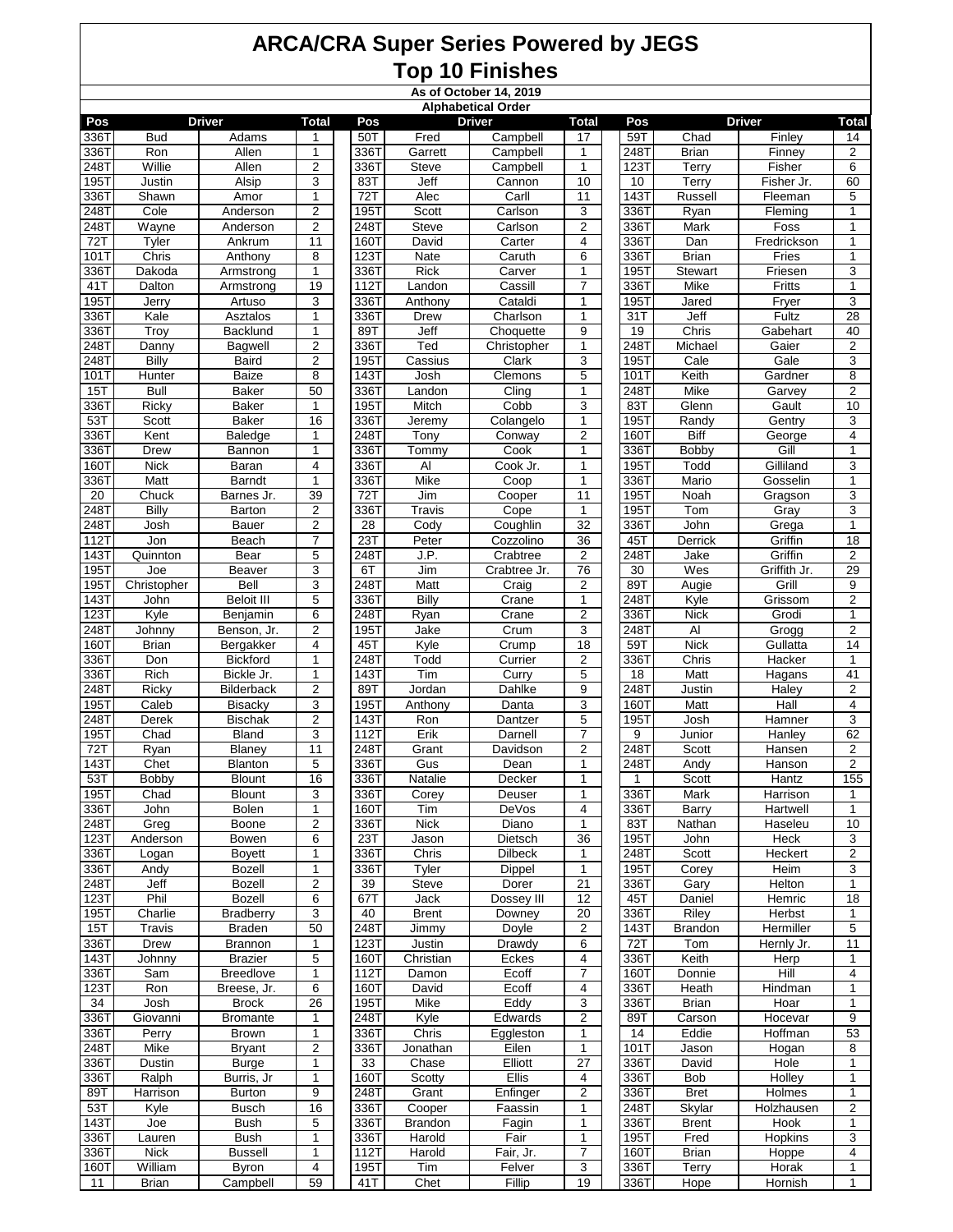**As of October 14, 2019**

|              | <b>Alphabetical Order</b><br>Pos<br><b>Driver</b><br><b>Total</b><br><b>Driver</b><br>Pos<br><b>Driver</b><br><b>Total</b><br>Pos<br><b>Total</b> |                    |                                   |              |                   |                         |                                   |              |                      |                   |                         |  |  |  |
|--------------|---------------------------------------------------------------------------------------------------------------------------------------------------|--------------------|-----------------------------------|--------------|-------------------|-------------------------|-----------------------------------|--------------|----------------------|-------------------|-------------------------|--|--|--|
|              |                                                                                                                                                   |                    |                                   |              |                   |                         |                                   |              |                      |                   |                         |  |  |  |
| 336T<br>248T | Quin                                                                                                                                              | Houff              | 1<br>$\overline{2}$               | 248T<br>336T | Dave              | Mader III               | $\overline{2}$                    | 336T         | Duane<br>Michael     | Pierson<br>Pilla  | 1<br>$\mathbf{1}$       |  |  |  |
| <b>160T</b>  | Aaron<br>Kurt                                                                                                                                     | Hough<br>Hough     | 4                                 | 248T         | Don<br>Ty         | Mahaffey Jr.<br>Majeski | 1<br>$\overline{2}$               | 336T<br>248T | Kyle                 | Plott             | $\overline{2}$          |  |  |  |
| 2487         | Chuck                                                                                                                                             | Houin              | $\overline{2}$                    | 248T         | Jeff              | Marcum                  | $\overline{2}$                    | 27           | <b>Bubba</b>         | Pollard           | 33                      |  |  |  |
| 89T          | Shelby                                                                                                                                            | Howard             | 9                                 | 336T         | Jonathan          | Martin                  | $\mathbf{1}$                      | 41 T         | Andy                 | Ponstein          | 19                      |  |  |  |
| 123T         | Aaron                                                                                                                                             | Hulings            | 6                                 | 83T          | Royce             | Mason                   | 10                                | 336T         | <b>Brennan</b>       | Poole             | $\mathbf{1}$            |  |  |  |
| 336T         | Zach                                                                                                                                              | Hulvey             | 1                                 | 336T         | Eddie             | Massengale              | 1                                 | 248T         | Michael              | Pope              | $\overline{2}$          |  |  |  |
| 336T         | Tim                                                                                                                                               | Ice                | 1                                 | 336T         | Phil              | Massuch                 | $\mathbf{1}$                      | 336T         | Nolan                | Pope              | $\mathbf{1}$            |  |  |  |
| 248T         | <b>Brian</b>                                                                                                                                      | Ickler             | $\mathbf 2$                       | 123T         | Ryan              | <b>Mathews</b>          | 6                                 | 336T         | Cardell              | Potter            | $\mathbf{1}$            |  |  |  |
| 160T         | Roland                                                                                                                                            | Isaacs             | 4                                 | 336T         | Justin            | Matson                  | 1                                 | 336T         | Cory                 | Pressler          | 1                       |  |  |  |
| 336T         | Ryan                                                                                                                                              | Isaacs             | $\mathbf{1}$                      | 160T         | Sean              | Matthuis                | 4                                 | 112T         | Jordan               | Pruitt            | 7                       |  |  |  |
| 83T          | <b>Brent</b>                                                                                                                                      | Jack               | 10                                | 248T         | Pete              | Mayden                  | $\overline{2}$                    | 123T         | Dennis               | Prunty            | 6                       |  |  |  |
| 41T<br>101T  | Hunter<br>Danny                                                                                                                                   | Jack<br>Jackson    | 19<br>8                           | 195T<br>336T | Robert<br>Mike    | Maynor<br>Mazzagatti    | 3<br>$\mathbf{1}$                 | 248T<br>160T | Adam<br>Chase        | Purdy<br>Purdy    | 2<br>$\overline{4}$     |  |  |  |
| 26           | Dave                                                                                                                                              | Jackson            | 34                                | 336T         | Trevor            | McCoy                   | $\mathbf{1}$                      | 336T         | Kyle                 | Purvis            | $\mathbf{1}$            |  |  |  |
| 50T          | Evan                                                                                                                                              | Jackson            | 17                                | 248T         | Ken               | McFarland               | $\overline{c}$                    | 89T          | Robbie               | Pyle              | 9                       |  |  |  |
| 336T         | Tony                                                                                                                                              | Jackson Jr.        | 1                                 | 195T         | Griffin           | <b>McGrath</b>          | 3                                 | 336T         | David                | Quackenbush       | $\mathbf{1}$            |  |  |  |
| 248T         | Colt                                                                                                                                              | James              | $\overline{\mathbf{c}}$           | 336T         | Bobby             | Measmer, Jr.            | 1                                 | 53T          | Grant                | Quinlan           | 16                      |  |  |  |
| 3367         | Casev                                                                                                                                             | Johnson            | $\mathbf{1}$                      | 89T          | Ross              | Meeuwsen                | 9                                 | 336T         | Tim                  | Rader             | $\mathbf{1}$            |  |  |  |
| 248T         | Daniel                                                                                                                                            | Johnson            | $\overline{c}$                    | 195T         | William           | Mefford                 | 3                                 | 143T         | David                | Ragan             | 5                       |  |  |  |
| 2487         | Robbie                                                                                                                                            | Johnson            | $\overline{c}$                    | 160T         | Charlie           | Menard                  | 4                                 | 336T         | Larry                | Raines            | $\mathbf{1}$            |  |  |  |
| 160T         | Tony                                                                                                                                              | Johnson            | $\overline{\mathbf{4}}$           | 195T         | Eddie             | Mercer                  | 3                                 | 83T          | T.J.                 | Reaid             | 10                      |  |  |  |
| 160T         | <b>Brian</b>                                                                                                                                      | Johnson, Jr.       | 4                                 | 248T         | Jay               | Middleton               | $\overline{2}$                    | 248T         | <b>Mark</b>          | Reedy             | $\overline{2}$          |  |  |  |
| 336T         | Andy                                                                                                                                              | Jones              | $\mathbf{1}$                      | 336T         | <b>Bret</b>       | Miles Jr.               | $\mathbf{1}$                      | 336T         | Jeremy               | Rice              | $\mathbf{1}$            |  |  |  |
| 336T         | <b>Brandon</b>                                                                                                                                    | Jones              | $\mathbf{1}$                      | 336T         | <b>Butch</b>      | Miller<br>Miller        | $\mathbf{1}$                      | 112T         | Tony                 | Ridner<br>Rievley | $\overline{7}$          |  |  |  |
| 336T<br>336T | Clay<br>Devin                                                                                                                                     | Jones<br>Jones     | $\mathbf{1}$<br>$\mathbf{1}$      | 336T<br>195T | Jeremy<br>Joey    | Miller                  | $\mathbf{1}$<br>3                 | 17<br>6T     | <b>Brian</b><br>J.R. | Roahrig           | 45<br>76                |  |  |  |
| 72T          | Erik                                                                                                                                              | Jones              | 11                                | 64T          | Mason             | Mingus                  | 13                                | 58           | Tyler                | Roahrig           | 15                      |  |  |  |
| 3367         | Garrett                                                                                                                                           | Jones              | $\mathbf{1}$                      | 248T         | Trey              | Mitchell                | $\mathbf 2$                       | 248T         | Hunter               | Robbins           | $\boldsymbol{2}$        |  |  |  |
| 112T         | Kyle                                                                                                                                              | Jones              | 7                                 | 248T         | Kevin             | Moenck                  | $\overline{2}$                    | 59T          | <b>Brett</b>         | Robinson          | 14                      |  |  |  |
| 22           | <b>Boris</b>                                                                                                                                      | Jurkovic           | 37                                | 101T         | Steve             | Moenck                  | 8                                 | 248T         | Cody                 | Robinson          | $\overline{\mathbf{c}}$ |  |  |  |
| 160T         | Jack                                                                                                                                              | Kalwasinski        | 4                                 | 336T         | Seth              | Moody                   | $\mathbf{1}$                      | 123T         | Todd                 | Robinson          | 6                       |  |  |  |
| 1011         | Becca                                                                                                                                             | Kasten             | 8                                 | 336T         | Ray               | Mooi                    | $\mathbf{1}$                      | 336T         | <b>Blaine</b>        | Rocha             | 1                       |  |  |  |
| 35           | Joel                                                                                                                                              | Kauffman           | 25                                | <b>195T</b>  | Andrew            | Morrissey               | 3                                 | 101T         | Casey                | Roderick          | 8                       |  |  |  |
| 336T         | Mason                                                                                                                                             | Keller             | $\mathbf{1}$                      | 160T         | <b>Brad</b>       | Mueller                 | $\overline{4}$                    | 195T         | Clay                 | Rogers            | 3                       |  |  |  |
| 195T         | Pat                                                                                                                                               | Kelly              | 3                                 | 53T          | <b>Brian</b>      | Muick                   | 16                                | 336T         | David                | Rogers            | $\mathbf{1}$            |  |  |  |
| 336T         | Paul                                                                                                                                              | Kelly              | $\mathbf{1}$                      | 336T         | Eric              | <b>Nale</b>             | 1                                 | 12           | <b>Brian</b>         | Ross              | 56                      |  |  |  |
| 2487<br>25   | Ben<br>Ross                                                                                                                                       | Kennedy<br>Kenseth | $\overline{2}$<br>$\overline{36}$ | 248T<br>50T  | Austin<br>Stephen | Nason<br>Nasse          | $\overline{2}$<br>$\overline{17}$ | 336T<br>336T | Joe<br>Scott         | Ross<br>Ross      | 1<br>$\mathbf{1}$       |  |  |  |
| 64T          | Ali                                                                                                                                               | Kern               | 13                                | 336T         | Jason             | Neal                    | $\mathbf{1}$                      | 248T         | Cole                 | Rouse             | $\overline{\mathbf{c}}$ |  |  |  |
| 248T         | Travis                                                                                                                                            | Kittleson          | 2                                 | 36           | Scott             | Neal                    | 24                                | 336T         | Mike                 | Rowe              | $\mathbf{1}$            |  |  |  |
| 336T         | Doug                                                                                                                                              | Klein              | $\mathbf{1}$                      | 336T         | Josh              | Nelms                   | 1                                 | 336T         | Adam                 | Royle             | $\mathbf{1}$            |  |  |  |
| 336T         | Austin                                                                                                                                            | Kochenash          | 1                                 | 123T         | John Hunter       | Nemechek                | 6                                 | 195T         | Steve                | Rubeck            | 3                       |  |  |  |
| 195T         | Matt                                                                                                                                              | Kocourek           | 3                                 | 336T         | <b>Brian</b>      | Nester                  | 1                                 | 336T         | Korey                | Ruble             | $\mathbf{1}$            |  |  |  |
| 336T         | Doug                                                                                                                                              | Konieczny          | $\mathbf{1}$                      | 336T         | Dave              | Nester                  | 1                                 | 59T          | Logan                | Runyon            | 14                      |  |  |  |
| 101T         | Chris                                                                                                                                             | Koslek             | 8                                 | 143T         | Colin             | Nickolai                | $\,$ 5 $\,$                       | 336T         | Mike                 | Rush              | 1                       |  |  |  |
| 336T         | Derek                                                                                                                                             | Kraus              | 1                                 | 67T          | Jay               | Niewiek                 | 12                                | 336T         | Tim                  | Russell           | $\mathbf{1}$            |  |  |  |
| 160T         | Frank                                                                                                                                             | Kreyer             | 4                                 | 336T         | Jett              | Noland                  | 1                                 | 64T          | Kenzie               | Ruston            | 13                      |  |  |  |
| 248T<br>160T | James                                                                                                                                             | Krueger<br>Krug    | $\overline{2}$<br>4               | 336T<br>160T | Trevor<br>John    | Noles<br>Nutley, Jr     | $\mathbf{1}$<br>4                 | 248T<br>160T | Jake<br>Dalton       | Ryan<br>Sargeant  | $\sqrt{2}$<br>4         |  |  |  |
| 195T         | Josh<br>Dave                                                                                                                                      | Kuhlman            | 3                                 | 336T         | Andrew            | Nylaan                  | 1                                 | 248T         | Travis               | Sauter            | 2                       |  |  |  |
| 72T          | Austin                                                                                                                                            | Kunert             | 11                                | 67T          | Brandon           | Oakley                  | 12                                | 336T         | Shane                | Sawyer            | $\mathbf{1}$            |  |  |  |
| 336T         | Corey                                                                                                                                             | LaJoie             | 1                                 | 195T         | Joe               | O'Connor                | 3                                 | 336T         | Tony                 | Scalpelli, Jr.    | 1                       |  |  |  |
| 336T         | Dave                                                                                                                                              | Lake               | $\mathbf{1}$                      | 248T         | David             | Odell                   | $\overline{2}$                    | 336T         | Paul                 | Schafer           | $\mathbf{1}$            |  |  |  |
| 101T         | Mark                                                                                                                                              | Lambert            | 8                                 | 248T         | <b>Justin</b>     | Oertel                  | $\overline{2}$                    | 336T         | Tim                  | Schendel          | 1                       |  |  |  |
| 29           | Jack                                                                                                                                              | Landis             | 31                                | 336T         | Robert            | Ohlman                  | 1                                 | 89T          | Dennis               | Schoenfeld        | 9                       |  |  |  |
| $\mathbf{2}$ | Jeff                                                                                                                                              | Lane               | 104                               | 195T         | Connor            | Okrzesik                | 3                                 | 195T         | Ken                  | Schrader          | 3                       |  |  |  |
| 248T         | Cayden                                                                                                                                            | Lapcevich          | 2                                 | 21           | Todd              | Oliver                  | 38                                | 336T         | Justin               | Schroeder         | 1                       |  |  |  |
| 248T         | Jody                                                                                                                                              | Lavender           | $\overline{2}$                    | <b>160T</b>  | Chris             | Orr                     | 4                                 | 248T         | Larry                | Schuler           | $\overline{\mathbf{c}}$ |  |  |  |
| 195T         | Ryan                                                                                                                                              | Lawler             | 3                                 | 112T         | Spanks            | Overbeck                | $\overline{7}$                    | 336T         | Garrett              | Schwartz          | 1                       |  |  |  |
| 72T<br>160T  | <b>Nick</b><br>Eric                                                                                                                               | Lay<br>Lee         | 11<br>4                           | 336T<br>13   | Joey<br>Bobby     | Padgett<br>Parsley      | 1<br>54                           | 336T<br>336T | Brian<br>Rodney      | Scott<br>Scott    | 1<br>$\mathbf{1}$       |  |  |  |
| 248T         | Dan                                                                                                                                               | Leeck              | $\overline{c}$                    | 248T         | Jeremy            | Pate                    | $\overline{c}$                    | 336T         | Rich                 | Segvich           | 1                       |  |  |  |
| 160T         | Lennie                                                                                                                                            | LeGrande           | $\overline{\mathbf{4}}$           | 336T         | Sam               | Payne                   | $\mathbf{1}$                      | 123T         | Terry                | Senneker Jr.      | 6                       |  |  |  |
| 248T         | Dan                                                                                                                                               | Lensing            | $\mathbf 2$                       | 336T         | Tommy             | Pecaro                  | 1                                 | 195T         | Anthony              | Sergi             | 3                       |  |  |  |
| 195T         | Jeremy                                                                                                                                            | Lepak              | $\overline{3}$                    | 195T         | Preston           | Peltier                 | 3                                 | 248T         | Jason                | Setser            | $\overline{2}$          |  |  |  |
| 59T          | Raphael                                                                                                                                           | Lessard            | 14                                | 160T         | Chad              | Pendleton               | 4                                 | 67T          | Paul                 | Shafer Jr.        | 12                      |  |  |  |
| 336T         | Rich                                                                                                                                              | Loch               | 1                                 | 336T         | Jeep              | Pflum                   | 1                                 | 336T         | Jerry                | Sharp             | 1                       |  |  |  |
| <b>160T</b>  | Johanna                                                                                                                                           | Long               | 4                                 | 160T         | Tim               | Phillips                | 4                                 | 195T         | Jonathan             | Shields           | 3                       |  |  |  |
| 123T         | John                                                                                                                                              | Long               | 6                                 | 336T         | Michael           | Pickens                 | 1                                 | 45T          | Jason                | Shively           | $\overline{18}$         |  |  |  |
| 336T         | Kevin                                                                                                                                             | Love               |                                   | 37           | Aaron             | Pierce                  | 23                                | 248T         | <b>Billy</b>         | Shotko            | $\overline{2}$          |  |  |  |